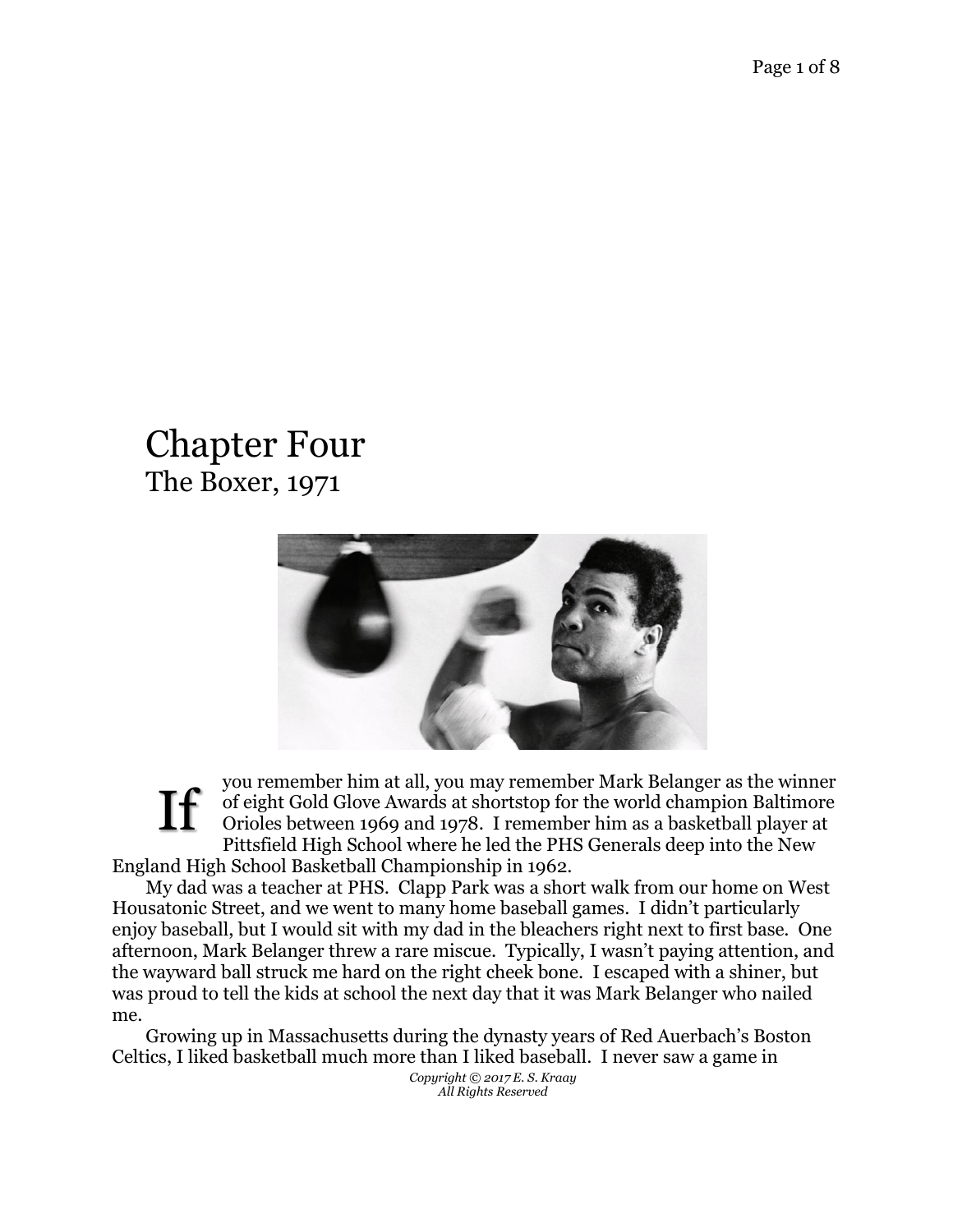Boston Garden, but I went to all the Pittsfield High School basketball games to watch Mark Belanger who I was certain would one day wear the Celtic shamrock on his jersey. We always showed up at the games early because my dad was a ticket taker at the old National Armory where PHS used to play its games before moving to the new gym at the Boys' Club on Melville Street. The Armory was a smoky venue, but it didn't seem to bother the players or the fans.

This isn't about basketball or baseball. It's about boxing, and I am finally getting to it ….

My first direct exposure to pugilism was in Bobo Dapson's backyard under the apple tree – more ancient that Bobo, even. My dad came up with the great idea that the best way for my older brother and me to resolve our insignificant differences was with boxing gloves. He acquired two pairs using my mother's S&H Green Stamps.

One summer evening, thick, white smoke rose from the bench beneath Bobo's apple tree as he huffed on his pipe and my dad puffed on a Lucky Strike to ward off mosquitoes. As Bobo and my dad talked about the hot, sticky weather, my brother and I engaged in a trivial argument, the topic of which is far beyond memory. When we didn't stop after two "knock-it-offs" from my dad, he directed us to sit on the bench with Bobo. He walked to our house next door and retrieved the unused, fire engine red boxing gloves and strapped a pair on each of our hands. "You wanna argue?" he queried. "Do it with your fists." Bobo chuckled.

My brother drew first – and last – blood. Neither of us had a clue what to do, so he decided to wail and flail on my skinny frame in windmill fashion. I must have gone down a half-dozen times. My dad and Bobo laughed so hard they nearly fell off that bench to join me on the ground.

"Okay, that's enough," my dad finally came to my rescue. "Just remember, I've got these gloves in the closet. You want to argue? Do it with the gloves." My Unscathed brother was undeterred, but I was inclined not to argue any more, at least not within earshot of my dad.

After every Friday night basketball game at the Armory, we rushed home in the old Studebaker to watch the fight on the Gillette Cavalcade of Sports that later evolved into the Fight of the Week. My dad rarely turned the lights on. He'd race through the house to the TV and switch it on. No remote control back then, and, as I recall, we only received two, maybe three channels on the giant antenna that waved atop the roof trying to lure in the stations 40 miles away from Albany, and, with any luck, some fuzzy pictures from New York City. My dad was happy to have the fight of the week, and my brother and I were content to watch the Popeye cartoon show with the Old Skipper followed by the Early Show that featured all the Johnny Weissmuller "Tarzan" movies. Back to boxing …

The Armory meteorological atmosphere was nothing compared to the fog of pollution that sat motionless above the ring at Madison Square Garden or whatever other venue the fight might originate from. I suppose to create the same aura at the Garden, my dad would light up an unfiltered Lucky Strike as he sat in his lumpy chair. It's a wonder he lived to be 93, of course he traded in cigarettes for cigars, then pipes, and finally kicked the habit. I wonder what he would think about paying \$8 for a pack of cigarettes today?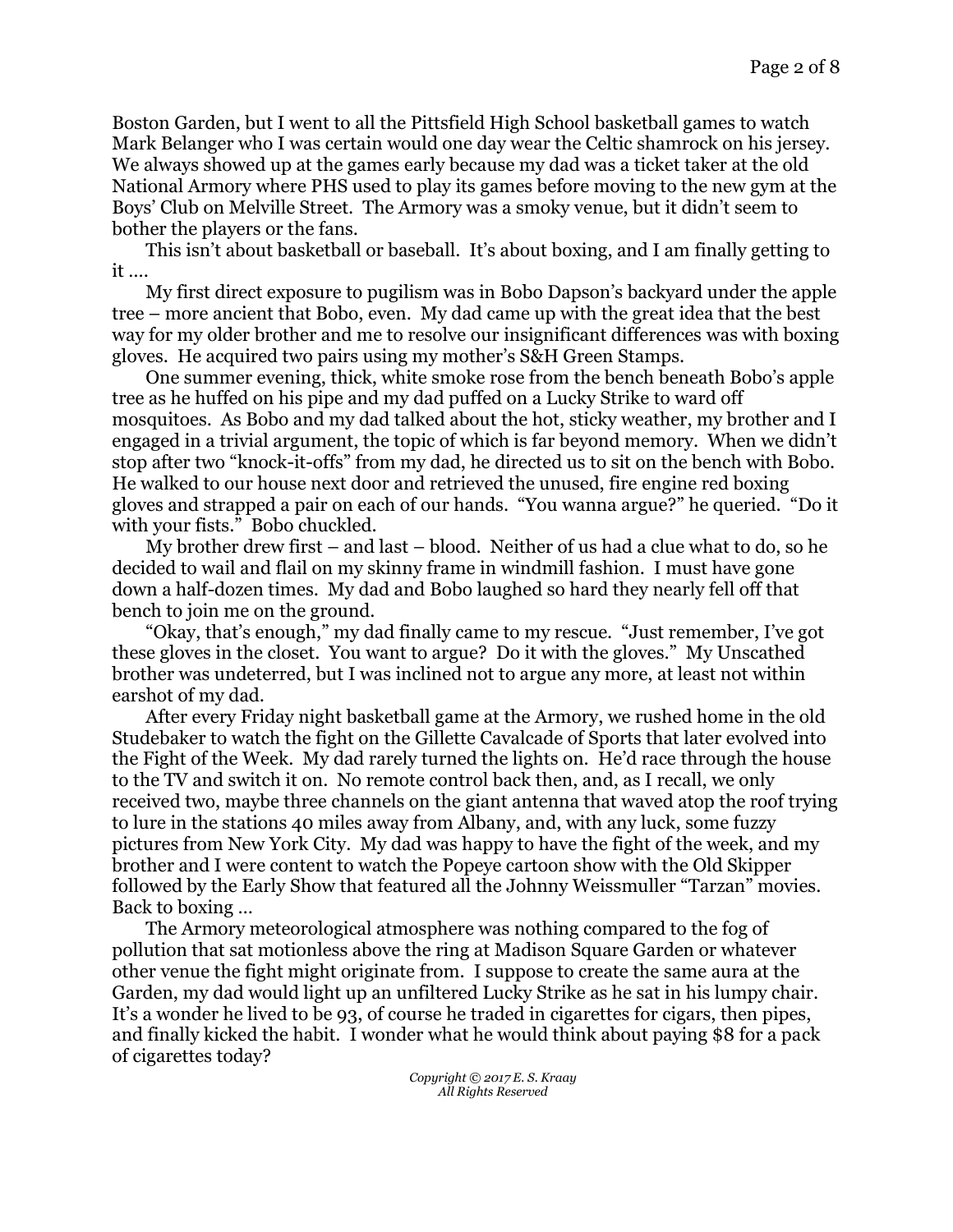As we conserved electricity, the dark room was illuminated only by the glow of the 16-inch black and white Admiral television set. My brother and I sat on the linoleum floor with a bowl of popcorn and leaned forward, moving our heads to the rhythm of the Gillette razor song. Though neither me or my brother knew anything about razors yet, we knew the words, "To look sharp, and feel sharp, too, choose a razor that is built for you …."

Personal experience at the hands of my older brother taught me that boxing was a painful sport, certainly more painful than most. I admit, though, that I enjoyed watching those old fights. Then along comes Cassius Clay …

We followed the Olympic games as much as was possible and out of the 1960 games in Rome emerged one of the greatest Peace Heroes to walk the earth, then, Cassius Clay, now, Muhammad Ali, R.I.P. The brash fighter's unorthodox style was exciting to watch as his feet and fists moved faster than any man's before or since. Yes, indeed, he could "float like a butterfly, sting like a bee!"

In the early 1960's, I collected motion picture soundtracks when they were composed – not written – by the greats like Miklos Rozsa, Alfred Newman, Dimitri Tiomkin and Elmer Bernstein. I secured my stash at Sammy Vincent's on North Street. My mother supported my choice of music because it kept me away from the sinful likes of the Beatles, the Animals, and The Beach Boys. That would change.

One afternoon as I sauntered into Sammy's looking for Elmer Bernstein's soundtrack to "The Great Escape," my attention was drawn to an album cover with a picture of Cassius Clay dressed in a tuxedo. "I AM THE GREATEST" was sprawled across the top. I could have cared less what was on that album. I had to have it.

Six months after the album was released, six months after all the talking Cassius Clay recorded for the world to hear and for kids like me to memorize and take to heart, Cassius Clay the underdog soundly defeated Sonny Liston, converted to Islam and changed his name to Muhammad Ali. He did what he said he would do. Cassius Clay, now Muhammad Ali was the Heavyweight Boxing Champion of the World.

I loved the man. I loved the athlete, the best at his sport, and I loved the confidence with which he spoke and acted. Muhammad Ali was a man of conviction.

Three years later as the Vietnam War escalated and U.S. involvement went out of control, Ali refused to be inducted into the armed forces. He was arrested, convicted of draft evasion and stripped of his title. I followed his actions with great interest as I considered my own future.

Though I wanted to play basketball at Syracuse University, my parents steered me toward the United States Air Force Academy, and that is where I went. I share that path with the late, great Harry Chapin, the difference being that I went to the Blue Zoo and graduated; Harry bailed out after the first summer. I think he made the right choice for him and the millions like me who still remember the words to "Taxi."

As a warrior-in-training, I was not supposed to like a draft dodger like Muhammad Ali, but I did. I couldn't help myself despite my mother's use of the N-word whenever Ali entered conversation. I am certain it was my affinity to Muhammad Ali that helped me grow out of the use of that word, a practice that demeaned me far more than it did anyone I directed the word at. As I watched Ali stand firm on his belief, I took stock of my own.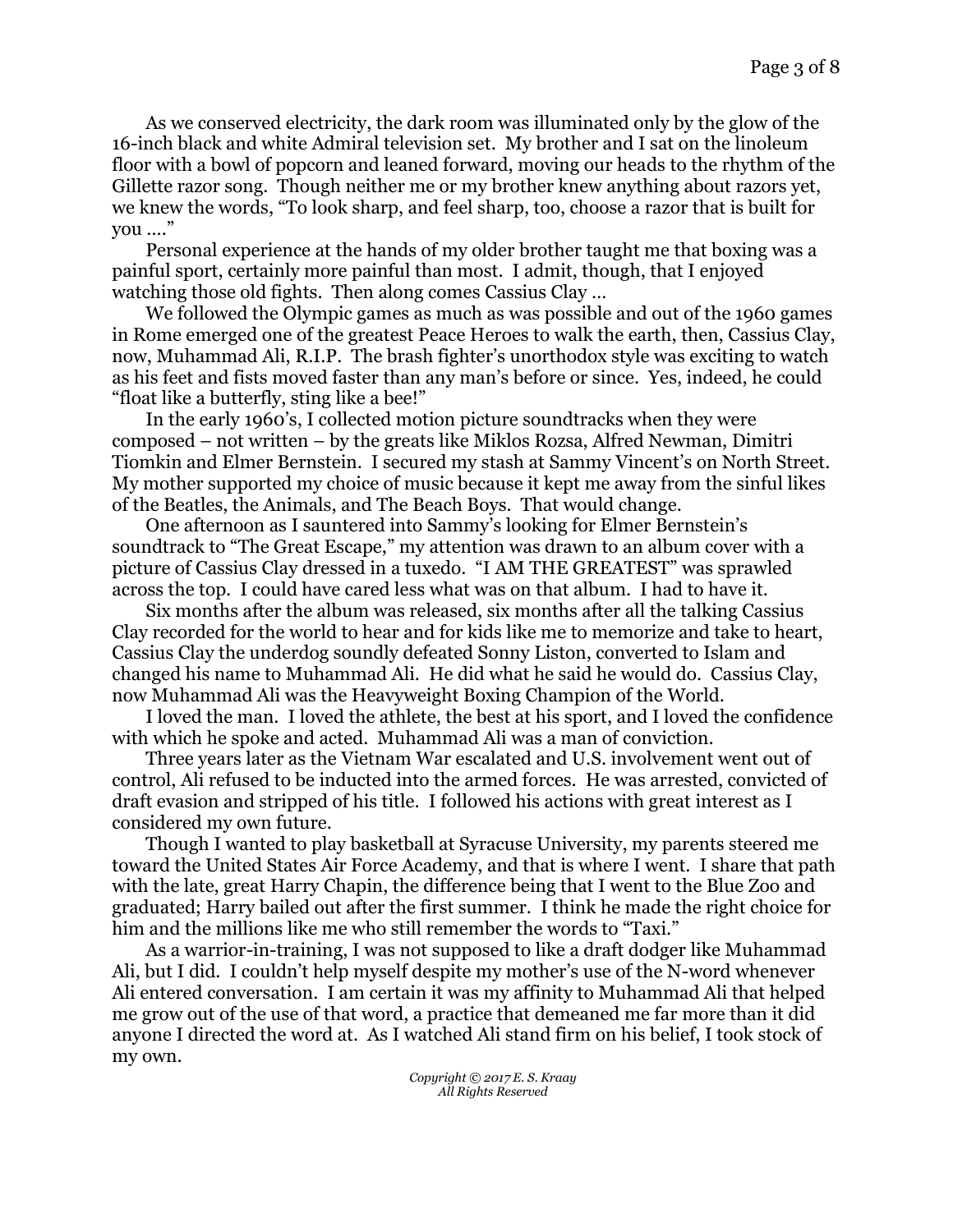In 1969 during my junior year at USAFA, I befriended a self-taught guitar player. His name was Leonard Slazinski. We called him Slaz. Slaz was a good shit, as we say, a friend to all. One evening as I approached his dorm room, I was greeted by a gruesome picture he had taped to his closed door. It was one of the first published photos of the My Lai massacre. The image struck with the force of a 2x4. Most of us paid no attention to the reports of the troubling incident detailing atrocities committed by Company C, 1st Battalion, 20<sup>th</sup> Infantry Regiment, 11<sup>th</sup> Brigade, 23<sup>rd</sup> Infantry Division that resulted in over 500 Vietnamese civilian casualties, men, women and children. Slaz was different. He did pay attention, and he felt shame at his potential role in a military machine that could commit such a vile act. Few of us shared his moral integrity and courage. I regret that today. Within 30 days of taping that picture to his door, Slaz was dismissed from the Air Force Academy as a conscientious objector. I was humbled by his courage to stand up for his beliefs and convictions, the same conviction and courage that stripped Muhammad Ali of his title.

I recall Ali's simple, direct and blunt statement to the press, "I ain't got no quarrel with those Vietcong." I didn't either, but I was being trained to 'Kill Commie's for Christ,' and I was prepared to do it if I had to.

Half a century later, Slaz is a successful physician and we continue to correspond ….

In 1967, every Air Force Academy freshman – commonly referred to as a 'smack' – was required to take a PE course in boxing. That course was more dreaded than 'Aerospace Tower Leaping.' No one likes to get beat up. For 10 weeks, we learned and practiced traditional boxing techniques. Having survived the course, an unlucky few were tagged to represent their squadrons in intramural boxing, held on winter afternoons after class.

In the winter of my discontent as a sophomore, Louie Luallin, a senior and captain of our squadron boxing team asked me to fight as the light heavyweight for 32nd Squadron. We were trained not to say "no," so there I was during the first fight of the season facing  $7<sup>th</sup>$  Squadron's Wing Open defending champion, experienced senior Jesus "Lizard Man" Salas. Woe is me! We're talking a savage beast who snarled – rather hissed (reptiles hiss, they don't snarl) – at me from the opposite corner. He didn't appear to be afraid of me. I don't think he liked me, either.

I had several inches on Jesus, but he had two years of competitive boxing experience on me and a mean streak that would drive a rattlesnake back to its hole. I fought the fight, all three, 60-second rounds, but Jesus had his way and crucified me. To my credit, I stayed on my feet, but I walked from the ring covered in the blood that flowed freely from my broken nose. The traditional skills I learned as a freshman failed me.

"Don't worry," Louie told me. "You'll do better next time." Next time? You mean I have to do this again?

Up until the shellacking I took at the fists of Jesus Salas, I hadn't thought much about Ali who remained in exile, but as I shadowed boxed in front of a mirror the next afternoon staring at my swollen nose that ballooned between by black eyes, it occurred to me that when I fought Jesus, I trudged around the ring like that big, slow bear, Sonny Liston, not more than a stationary target, a punching bag of flesh and bone.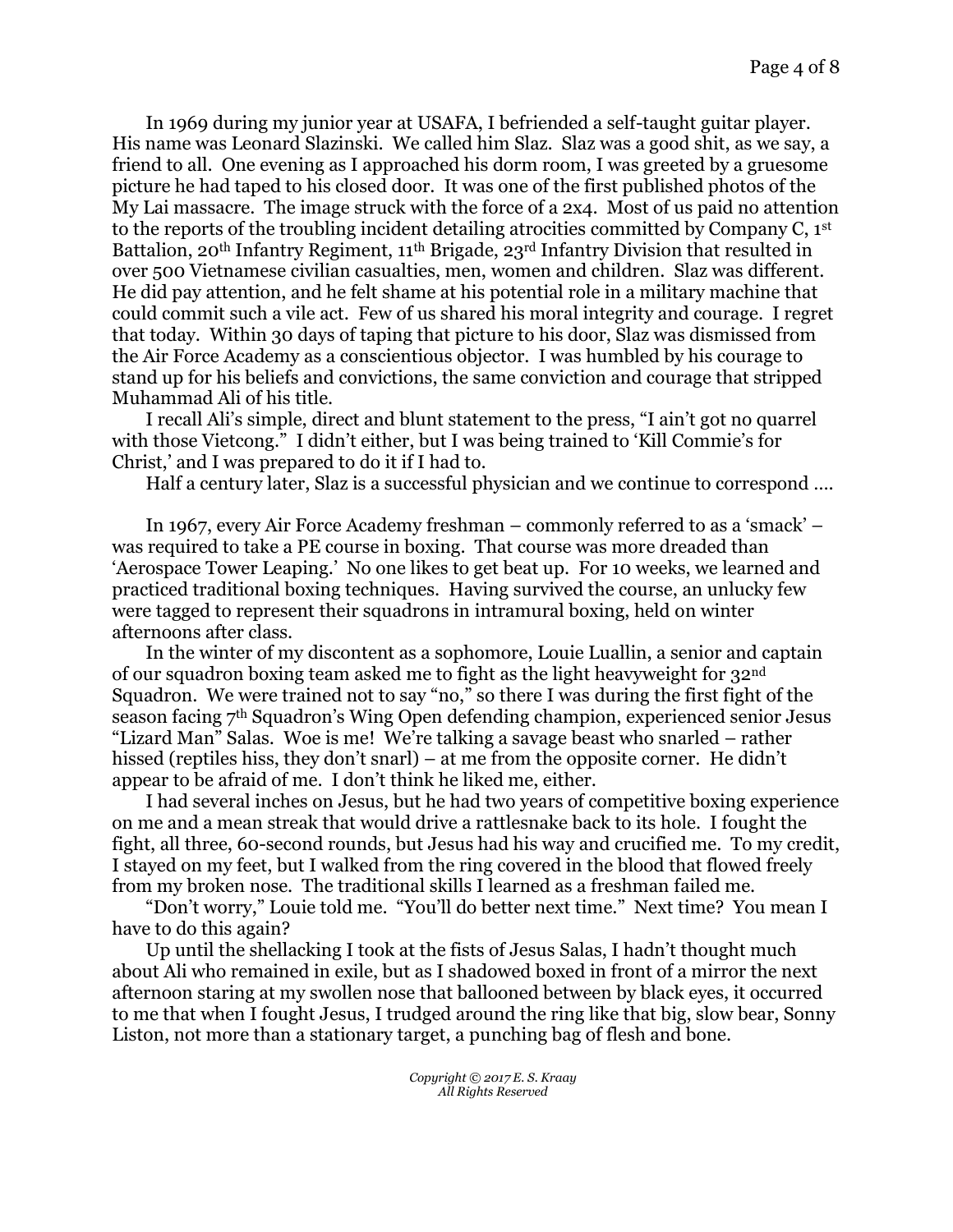I smiled when I lowered my arms to my waist. That's where Ali carries his gloves. I rose to my toes and began to dance like the Champ. I felt fluid. I felt good. I imagined myself floating like that butterfly. I whipped out my left arm and jabbed. I can do it. I can sting like a bee, too!

Thirty-second squadron rolled through the remainder of the season in fine fashion. I did not suffer another loss, and I didn't lose any more blood, which was as important to me as the results in the win/loss column. When the winter campaign ended, we were fighting for the Wing Championship and our worthy opponents once again, Lizard Man's feared 7<sup>th</sup> Squadron. As well as I had been boxing since my previous asswhooping at the fists of Jesus Salas, I had no desire whatsoever to enter the ring with Jesus in the opposite corner.

I starved myself for the week prior to the match so I could drop a weight class. I figured I had beat the system until the afternoon of the championship when I dragged my 6'4" frame, now clothed in 167 skinny pounds into the gym. I couldn't believe it. Slotted to fight at 167 pounds for  $7<sup>th</sup>$  squadron ... Jesus Salas! I could not escape his fists of steel. At that time in my life, I believed God's love was conditional. Clearly, I had done something terribly wrong, and God would take his vengeance with the fists of his Son's namesake!

Jesus had not given me much thought after destroying me in our first bout. I sensed his confusion in the opening round as he stalked me around the 16' x 16' enclosure while I danced nervously, first right, then left, trying to be unpredictable. I continued to imagine myself as Ali, a generous task at my 167 dwindling pounds. The bell ended the first of three 90-second rounds (championship rounds were extended an additional 30 seconds).

"You're doing good," Louie told me as I sat on the squat, wooden stool in my corner.

"Good? Ain't neither one of us has thrown a punch yet," I replied, which indeed was accurate.

I battened down my own hatches knowing too well that our leathered fists would fly at a furious pace in the second round. I was not disappointed. We exchanged blows, jabbed and countered for two minutes, but neither Jesus or I connected with a solid punch until the final 15 seconds. Jesus reared back with a massive right aimed at my head, which I offered Ali-like to lure him in. As he released his nuclear-charged fist, I leaned back and avoided the leather, which passed dangerously close before my field of vision. I had created a clear shot at Jesus' glaring scowl. I threw my best punch, and my right landed with power as the bell rang.

I winced and immediately returned to my corner, holding my right hand under my left armpit. "I think I broke my thumb," I grimaced, but Louie paid no attention as he grinned from ear to ear while the large crowd gathered around the ring cheered. I turned and saw Jesus sitting on his keister holding his right shoulder.

With renewed confidence and urged on by my classmates and teammates, I called to Jesus with inflated bravado, "Get up!" I shook my fist menacingly and raised my arms, broken thumb be damned. Of course, the one thing I didn't anticipate …. He answered my challenge and struggled to his feet holding his arm in obvious pain.

I turned back to my corner and pleaded with Louie again, "I think we need to end this. My thumb is broken."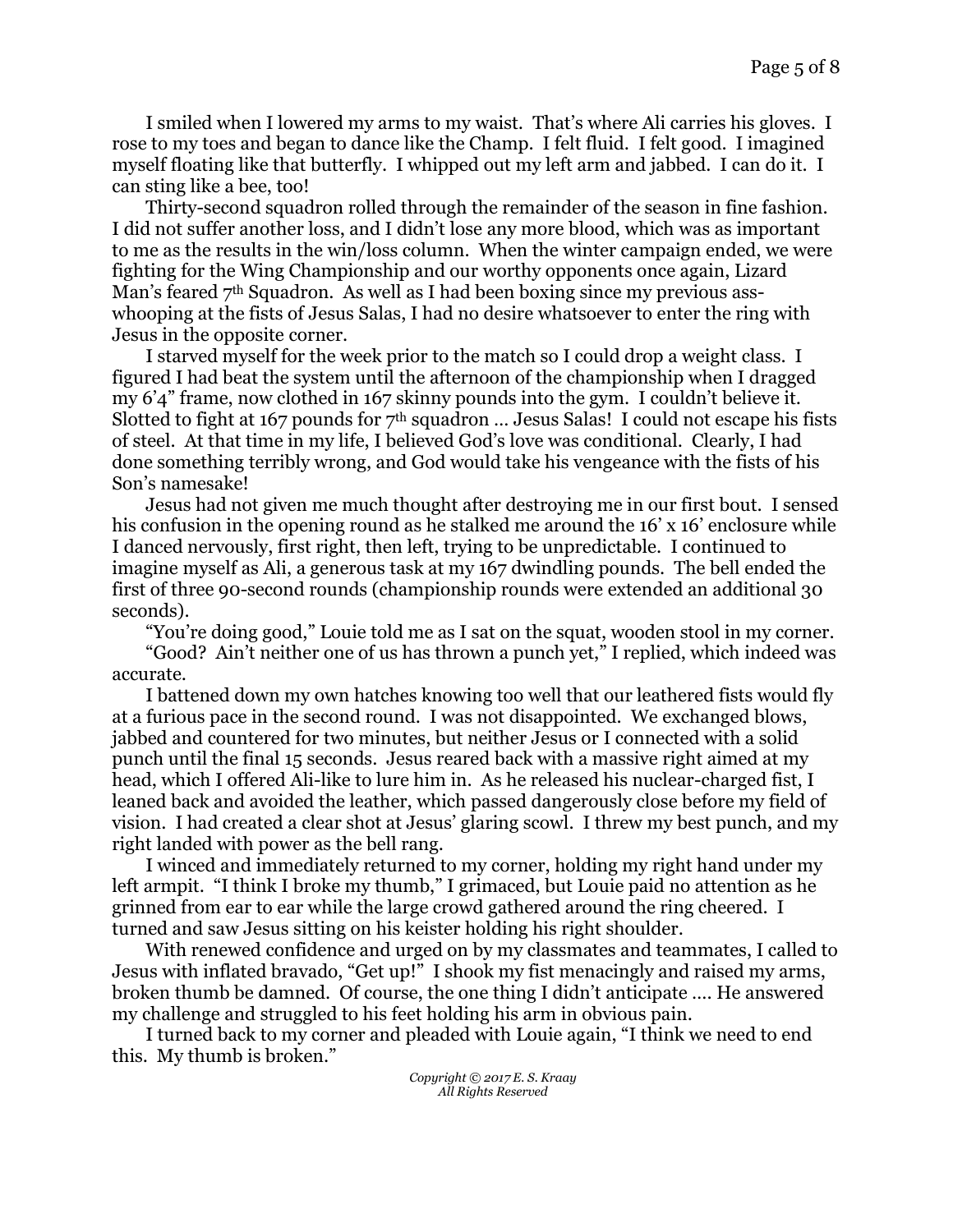"Don't worry about your thumb," he replied as he stared into my eyes, holding my head in his hands. "You got him! Understand. You got him! The way he's holding that shoulder, I'd say he's pulled it or worse. Do the same thing you just did. Give him a free shot, but don't get hit. When his glove flies by your face, nail him like you just did!"

I stared across the ring. Jesus glared back.

The bell announced the third round and each of us moved to the center of the ring. With my hands lowered, I leaned forward and offered the bait. I sensed Jesus had one good shot left. He reared back and threw a haymaker.

I don't remember if I hit him or not. All I know is that the momentum of his swing sent him to the canvas. His shoulder was clearly dislocated. Jesus' corner did the right thing and threw in the towel. It was over.

While I boxed two more years with success, those two fights with Jesus Salas are forever embedded in my mind, much like the fight on March 8, 1971, the Fight of the Century ….

Even as a senior upperclassman with less than 100 days until graduation, my classmates and I were not allowed off the Academy grounds on weeknights, at least that was the way it was in 1971. March 8 fell on a Monday night that year, and that was the night when two undefeated boxers would fight for the heavyweight championship of the world. It was the first time two undefeated boxers ever fought for the crown, and there were none better than the two who would step into the ring that night, Muhammad Ali, the Champ, and Smokin' Joe Frazier. Ali's conviction for draft evasion remained in appeals, but strong, anti-war sentiment grew steadily across the American landscape.

It was well known at the Academy that I was a Muhammad Ali fan and I was ecstatic when the Bijou theater in Colorado Springs announced that it would show the fight live on closed-circuit television. The problem was, the fight was scheduled on a Monday night.

My AOC – Air Officer Commanding – at 29<sup>th</sup> Squadron for my final two years at the Blue Zoo was Major Bob – "Uncle Bob' – Hohlstein. He knew I was an Ali fan and claimed I mimicked some of the Champ's verbal swagger on the fields of friendly strife. When I asked if my two friends Nick Hauck, Hal Sauer and I could get his blessing to attend the fight, Major "H" shook his head with his best "Uncle Bob" smile and said, "Go ahead, I know it's a big deal to you!"

Nick, Hal and I headed downtown on that Monday night in Nick's 1969, 396 cubicinch, black striped, gold Malibu SS, the envy of the cadet wing. I remember that Nick honked a few times as we watched the cadet chapel shrink in his rearview mirror.

The price of a ticket to watch the fight on the big screen at the Bijou was twenty bucks, which is about \$125 today. When we walked in, the screen was blank, the theater packed and a thick layer of smoke hung in the rafters. When the picture came up, it was not high definition by any standards, but we didn't care. We were there and a part of it.

The fight went the full 15 rounds and not a man  $-$  I don't remember a woman or child – used his \$20 seat. Everyone was on his feet, clenched fists raised and shouting encouragement, some for Ali, some for the machine-like Joe Frazier. We got our money's worth and then some.